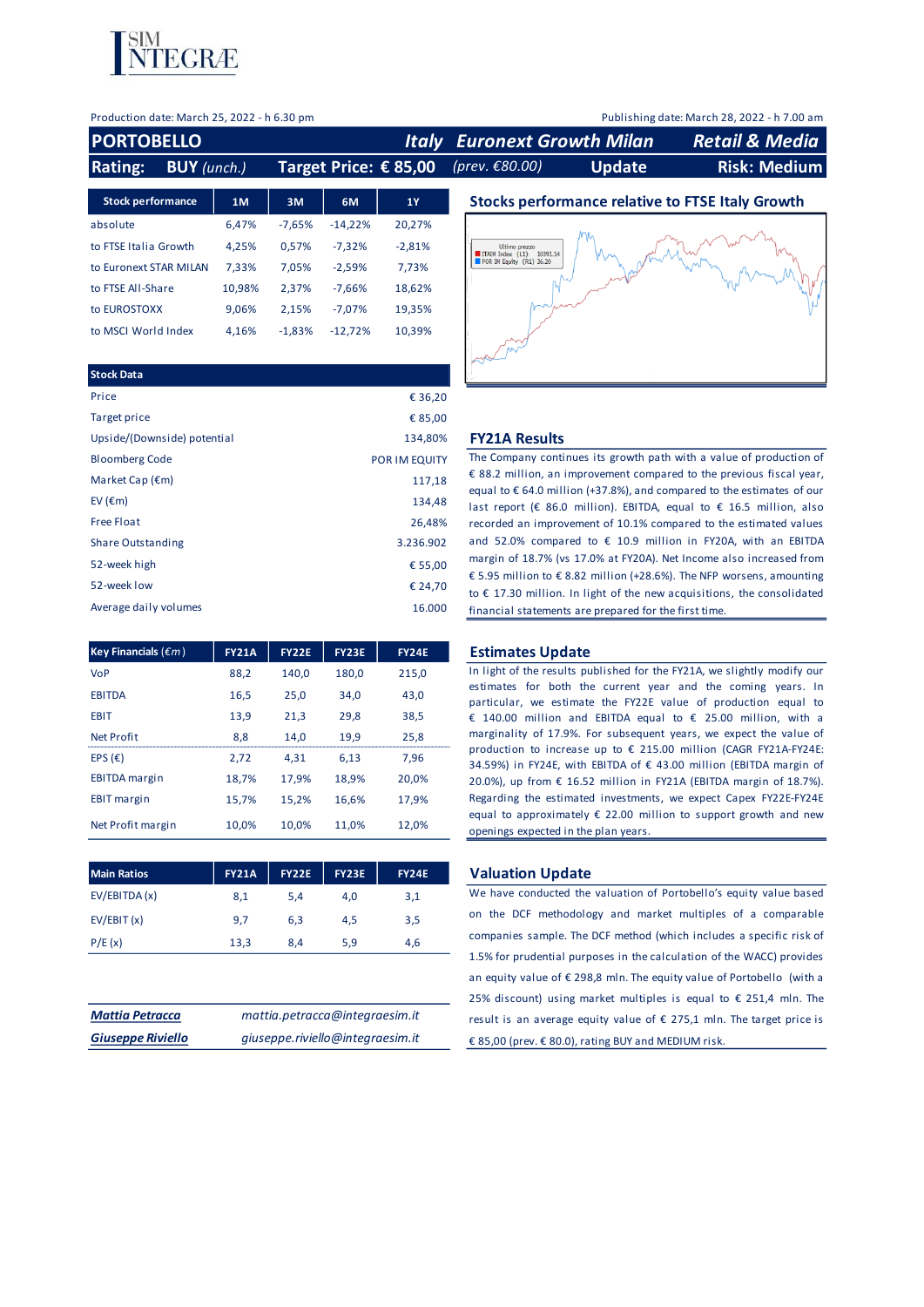

# 1. Economics & Financials

# **Table 1 – Economics & Financials**

| <b>INCOME STATEMENT (€/mln)</b>          | <b>FY20A</b>   | <b>FY21A</b> | FY22E        | <b>FY23E</b>  | <b>FY24E</b>     |
|------------------------------------------|----------------|--------------|--------------|---------------|------------------|
| Value of production<br><b>COGS</b>       | 64,00<br>51,24 | 88,18        | 140,00       | 180,00        | 215,00<br>140,00 |
|                                          |                | 83,33        | 98,00        | 123,00        |                  |
| Change in raw materials                  | (7, 38)        | (28,06)      | (7,00)       | (7,00)        | (4,00)           |
| <b>Services</b>                          | 4,41           | 6,76         | 9,30         | 10,40         | 12,10            |
| Use of assets owned by others            | 1,83           | 3,42         | 7,00         | 10,00         | 12,70            |
| <b>Employees</b>                         | 2,62           | 5,41         | 6,70         | 8,40          | 9,80             |
| <b>Other Operating Expenses</b>          | 0,41           | 0,80         | 1,00         | 1,20          | 1,40             |
| <b>EBITDA</b>                            | 10,87          | 16,52        | 25,00        | 34,00         | 43,00            |
| <b>EBITDA Margin</b>                     | 17,0%          | 18,7%        | 17,9%        | 18,9%         | 20,0%            |
| D&A                                      | 2,29           | 2,63         | 3,75         | 4,20          | 4,50             |
| <b>EBIT</b>                              | 8,58           | 13,89        | 21,25        | 29,80         | 38,50            |
| <b>EBIT Margin</b>                       | 13,4%          | 15,7%        | 15,2%        | 16,6%         | 17,9%            |
| <b>Financial Management</b>              | (0, 29)        | (0, 86)      | (0, 80)      | (0,90)        | (1,00)           |
| EBT                                      | 8,28           | 13,02        | 20,45        | 28,90         | 37,50            |
| <b>Taxes</b>                             | 2,33           | 4,20         | 6,50         | 9,05          | 11,75            |
| <b>Net Income</b>                        | 5,95           | 8,82         | 13,95        | 19,85         | 25,75            |
| <b>BALANCE SHEET (€/mln)</b>             | <b>FY20A</b>   | <b>FY21A</b> | <b>FY22E</b> | FY23E         | <b>FY24E</b>     |
| <b>Fixed Asset</b>                       | 5,08           | 8,41         | 11,70        | 15,00         | 18,50            |
| Account receivable                       | 2,63           | 4,31         | 6,80         | 8,60          | 10,00            |
| Inventories                              | 16,41          | 43,92        | 51,00        | 58,00         | 62,00            |
| Account payable                          | 3,49           | 11,89        | 13,80        | 16,60         | 19,00            |
| <b>Operating Working Capital</b>         | 15,55          | 36,34        | 44,00        | 50,00         | 53,00            |
| <b>Other Receivable</b>                  | 24,10          | 24,85        | 40,70        | 52,00         | 62,00            |
| <b>Other Payable</b>                     | 14,48          | 16,84        | 32,00        | 40,00         | 45,00            |
| <b>Net Working Capital</b>               | 25,17          | 44,35        | 52,70        | 62,00         | 70,00            |
| Severance Indemnities & Other Provisions | 0,27           | 0,42         | 0,65         | 0,80          | 0,90             |
| <b>NET INVESTED CAPITAL</b>              | 29,99          | 52,34        | 63,75        | 76,20         | 87,60            |
| <b>Share Capital</b>                     | 0,53           | 0,62         | 0,62         | 0,62          | 0,62             |
| <b>Reserves</b>                          | 9,64           | 25,55        | 34,37        | 48,32         | 68,17            |
| <b>Net Profit</b>                        | 5,95           | 8,82         | 13,95        | 19,85         | 25,75            |
| <b>Equity</b>                            | 16,13          | 34,99        | 48,94        | 68,79         | 94,54            |
| Minorities Equity                        | 0,00           | 0,05         | 0,05         | 0,05          | 0,05             |
| Cash & Cash Equivalent                   | 2,64           | 2,47         | 12,24        | 18,89         | 32,24            |
| <b>Financial Debt</b>                    | 16,49          | 19,77        | 27,00        | 26,25         | 25,25            |
| <b>Net Financial Position</b>            | 13,86          | 17,30        | 14,76        | 7,36          | (6,99)           |
| <b>SOURCES</b>                           | 29,99          | 52,34        | 63,75        | 76,20         | 87,60            |
| CASH FLOW (€/mln)                        | <b>FY20A</b>   | <b>FY21A</b> | <b>FY22E</b> | FY23E         | <b>FY24E</b>     |
| EBIT                                     | 8,58           | 13,89        | 21,25        | 29,80         | 38,50            |
| <b>Taxes</b>                             | 2,33           | 4,20         | 6,50         | 9,05          | 11,75            |
| <b>NOPAT</b>                             | 6,25           | 9,68         | 14,75        | 20,75         | 26,75            |
| D&A                                      | 2,29           | 2,63         | 3,75         | 4,20          | 4,50             |
| Change in Account Receivable             | 4,03           | (1,68)       | (2, 49)      | (1,80)        | (1, 40)          |
| Change in Inventories                    | (7,08)         | (27, 51)     | (7,08)       | (7,00)        | (4,00)           |
| Change in Account Payable                | (7,65)         | 8,39         | 1,91         | 2,80          | 2,40             |
| <b>Other Changes</b>                     | (2,62)         | 1,61         | (0,69)       | (3,30)        | (5,00)           |
| <b>Change in NWC</b>                     | (13, 31)       | (19, 18)     | (8,35)       | (9,30)        | (8,00)           |
| Change in Provision                      | 0,18           | 0,15         | 0,23         | 0,15          | 0,10             |
| <b>OPERATING CASH FLOW</b>               | (4,59)         | (6, 72)      | 10,38        | 15,80         | 23,35            |
|                                          | (3,8)          | (6, 0)       | (7,0)        |               |                  |
| Capex<br><b>FREE CASH FLOW</b>           | (8, 39)        | (12, 67)     | 3,34         | (7,5)<br>8,30 | (8,0)<br>15,35   |
|                                          |                |              |              |               |                  |
| Change in Financial Debts                | 10,21          | 3,28         | 7,23         | (0, 75)       | (1,00)           |
| <b>Financial Management</b>              | (0, 29)        | (0, 86)      | (0, 80)      | (0,90)        | (1,00)           |
| Change in Equity                         | 0,07           | 10,09        | 0,00         | 0,00          | 0,00             |
| FREE CASH FLOW TO EQUITY                 | 1,60           | (0, 17)      | 9,77         | 6,65          | 13,35            |

Source: Integrae SIM estimates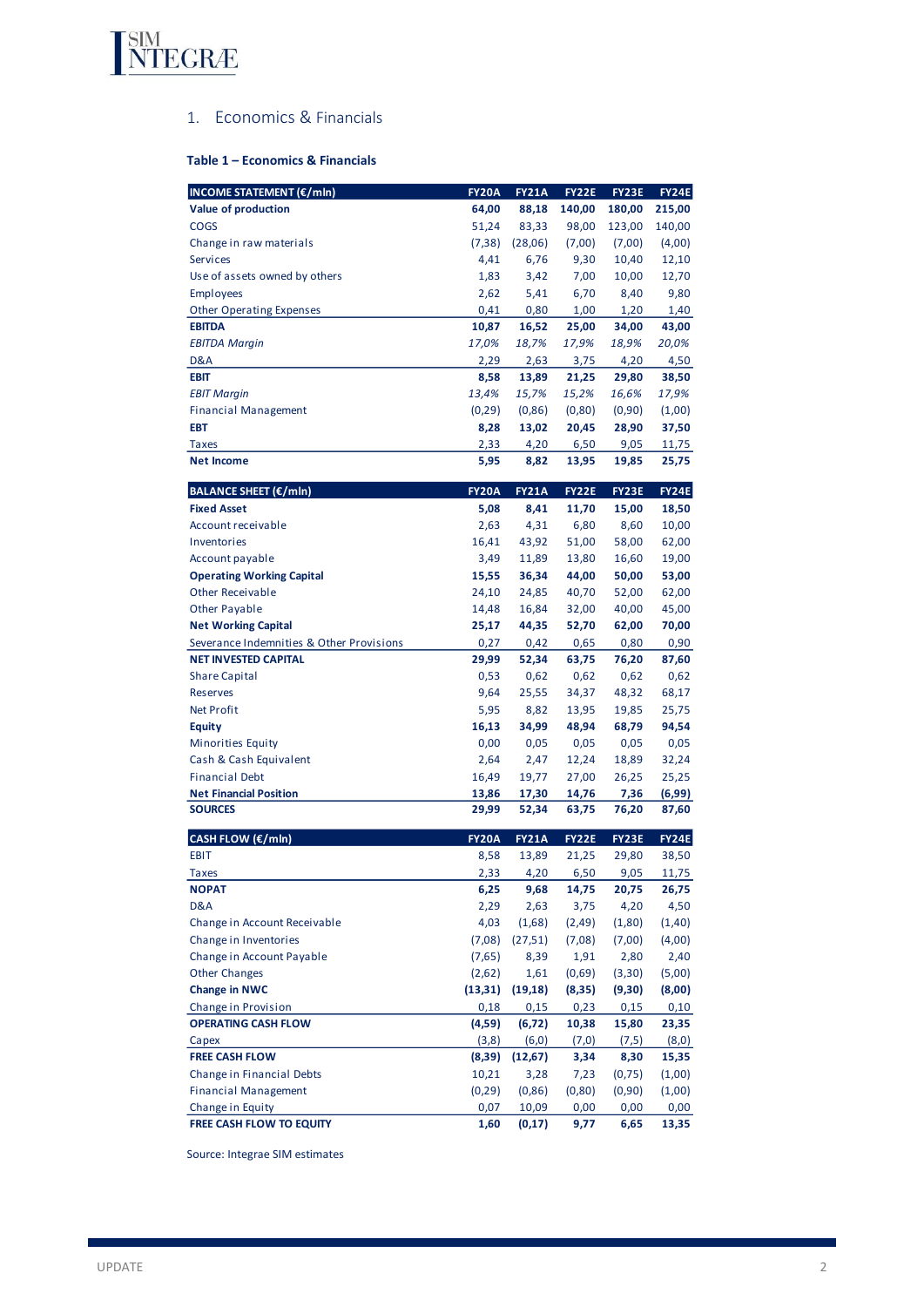

# 1.1 FY21A Results

#### **Table 2 – FY21A vs FY21E**

| €/mln        | <b>VoP</b> | <b>EBITDA</b> | <b>EBITDA %</b> | <b>EBIT</b> | Net Income | <b>NFP</b> |
|--------------|------------|---------------|-----------------|-------------|------------|------------|
| <b>FY21A</b> | 88.2       | 16.5          | 18.7%           | 13.9        | 8.8        | 17.3       |
| FY21E        | 86.0       | 15.0          | 17.4%           | 11.7        | 7.9        | 13.3       |
| Change       | 2.5%       | 10.1%         | 1.3%            | 18.7%       | 11.6%      | N.A.       |

Source: Integrae SIM

Through a press release, Roberto Panfili, Co-founder and COO of the Company, commenting on the annual results, declares that: *"The excellent economic-financial results achieved in 2021, corroborated by an annual increase in the value of the security of 180%, confirm once again a positive growth trend by virtue of the solid business model and the medium-long term strategies implemented. The retail division grew by 105%, thanks to an unbeatable commercial proposal both for the price and for the brands offered, a further improvement in the format of the stores, and an increase in the commercial area of almost 8 thousand square meters. The new openings in different Italian regions, together with three excellent sponsorships and a massive media campaign, have also strengthened the brand's knowledge and customers' loyalty throughout the country. Therefore, despite the cyclical difficulties dictated by the pandemic and the current Russian-Ukrainian conflict, during 2022 we will be able to quickly continue with our capillar expansion plan of the commercial network throughout Italy, the main objective of our strategic development plan."*

The Company continues its growth by recording a value of production equal to €88.2 million, of which € 85.5 million attributable to the activity carried out by the 3 Business Units and € 2.7 million of other revenues. This result is a clear improvement both concerning the figure for the previous fiscal year, equal to  $\epsilon$  64.0 million (+37.8%) and with respect to the estimates of our last report, in which VoP of € 86.0 million was expected. It should be noted that compared to previous years, in the light of recent acquisitions, the Company has drawn up the Group Consolidated Financial Statements for the first time, so all the data reported are consolidated and take into account the contribution, albeit reduced, of the related companies.



#### **Chart 1 – Revenues Breakdown by BU FY21A**

Source: Portobello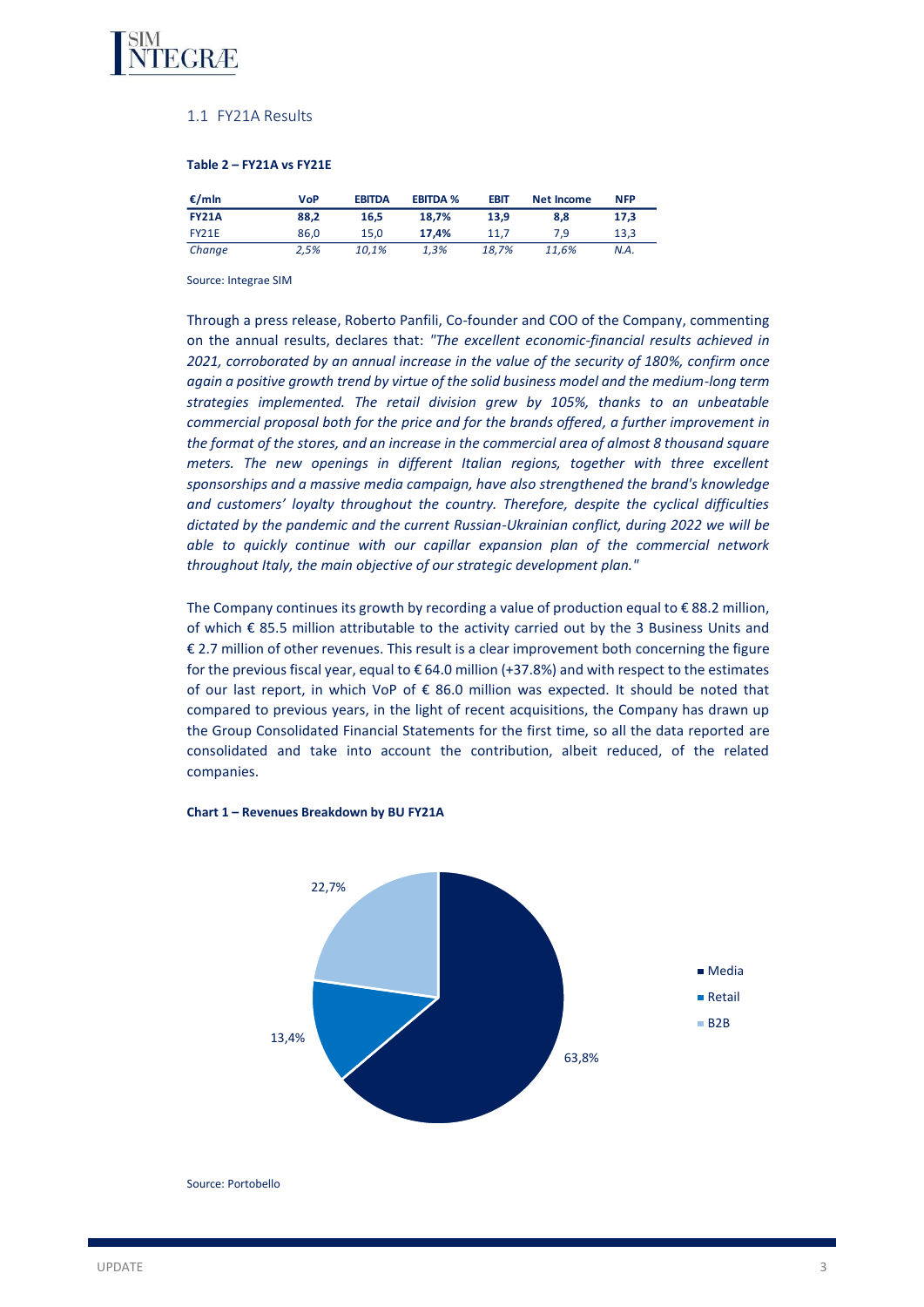

Revenues are attributable to the following breakdown: the main source of income is confirmed to be the Media segment, which contributed a share of approximately 63.8% (vs 68.7% in FY20A), while the other two Business Units, Retail and B2B, generated shares of 13.4% (vs 9.0% in FY20A) and 22.7% (vs 22.4% in FY20A) respectively.



# **Chart 2 – Revenues Breakdown by BU FY21A vs FY20A**

Source: Portobello

The performance of each single Business Unit is as follows:

- **Media:** the sector saw an increase of 26.7% compared to the previous year, generating revenues of € 54.55 million compared to € 43.04 million in the FY20A, thanks to the peculiar and innovative business model and the strengthening of the position on the national market in the advertising sector;
- **B2C-Retail:** this is the fastest-growing segment, registering an increase in turnover of € 11.5 million, an increase of 104.6% compared to the same data of the previous year, equal to € 5.6 million. The increase in revenues is mainly driven by the new openings and the consolidation of the customers of the stores opened in the previous year: 9 new stores were opened during the year, bringing the total managed area to 13,000 square meters;
- **B2B**: goes from € 19.45 million to € 14.04 million (+38.5%). This BU is useful to monetize products that are not in line with the shops, and finds its best application through the purchase of part of the inventory (then sold through the B2B channel), ensuring a better turnover of goods, improving marginality, the cash cycle and creating opportunities for possible international partnerships.

EBITDA, equal to € 16.5 million, also shows an improvement of 10.1% compared to the values estimated in our previous report and 52.0% compared to € 10.9 million in FY20A, for an EBITDA margin of 18.7% (vs 17.0% at FY20A), confirming once again the high profitability of the business model even in a complex macroeconomic context linked to the Covid-19 pandemic.

EBIT, after amortization and depreciation of € 2.63 million, amounted to € 13.89 million, compared to € 8.58 million in the previous fiscal year (+52.0%), corresponding to an EBIT margin of 15.7% against 13.4% in FY20A.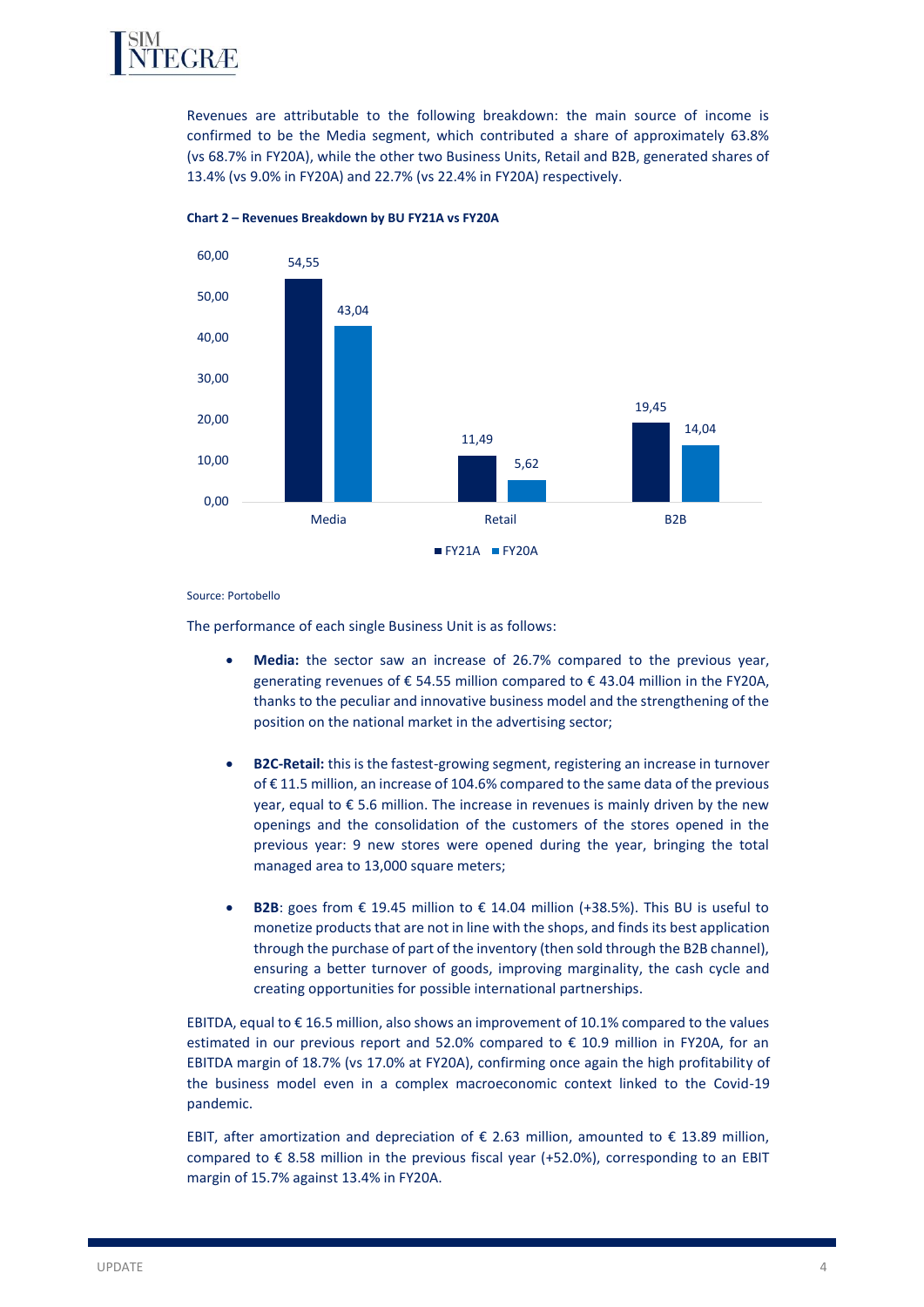

Shareholders' equity recorded an increase of € 14.4 million both due to last year's profit and the € 10 million capital increase of 09/06/21, signed through the Accelerated BookBuilding procedure.

Net Income also increased from € 5.95 million to € 8.82 million (+28.6%).

Finally, NFP is equal to  $\epsilon$  17.30 million, worsening compared to the data of the previous fiscal year equal to € 13.86 million and compared to the value of € 13.27 million, in line with the FY20A data, estimates of the previous report. This worsening is mainly due to both the significant investments made by Portobello relating to the opening of new points of sale, the new logistics structure, and the national communication plan. Another factor that has had an important impact is certainly the management of working capital, which has seen the Company invest considerable resources to anticipate the supply of goods and raw materials, in order to be covered from the increase in prices and the volatility of the macroeconomic scenario.

Therefore, in addition to the extremely positive and growing results, the Company can boast the absence of exposure to uncertainty related to the increase in costs, guaranteeing one of the best quality-price ratios for its products that also manages to compensate for the reduction in the purchasing power of retail customers. To confirm this, Portobello continues to develop its chain of stores with 9 new openings throughout the country, to which will be added the openings planned for 2022, already contracted.

# 1.2 Events after 31/12/21

During the first months of the 2022 fiscal year, the Company signed two important financing agreements, each for a total amount of € 5.0 million, to support the multi-annual investment plan. In particular, at the end of January 2022, the first operation with Deutsche Bank was started, with the main purpose of financing the binding agreements stipulated by Portobello for the opening of new stores throughout Italy: the strategy for FY22E, in fact, provides, during the year, a growing commercial network for 5,000 square meters, corresponding to 20 Portobello brand stores of standard size equal to 250 square meters.

In the press release of March 24, 2022, however, the Company announced the signing of a second financing agreement for the same amount as the first one  $(\epsilon$  5.0 million), with a leading Italian credit institution, to continue the growth strategy adding to the planned openings an additional 5,800 square meters (which correspond to about 23 shops). Also, in this case, the openings will be concentrated in the shopping malls of the main Italian cities, strengthening the physical presence and business of Portobello throughout the territory.

As anticipated, therefore, the two agreements will contribute to the increase of the total managed area from 13,000 square meters (to date) to about 24,000 square meters, for a total of more than 90 stores by the end of 2022.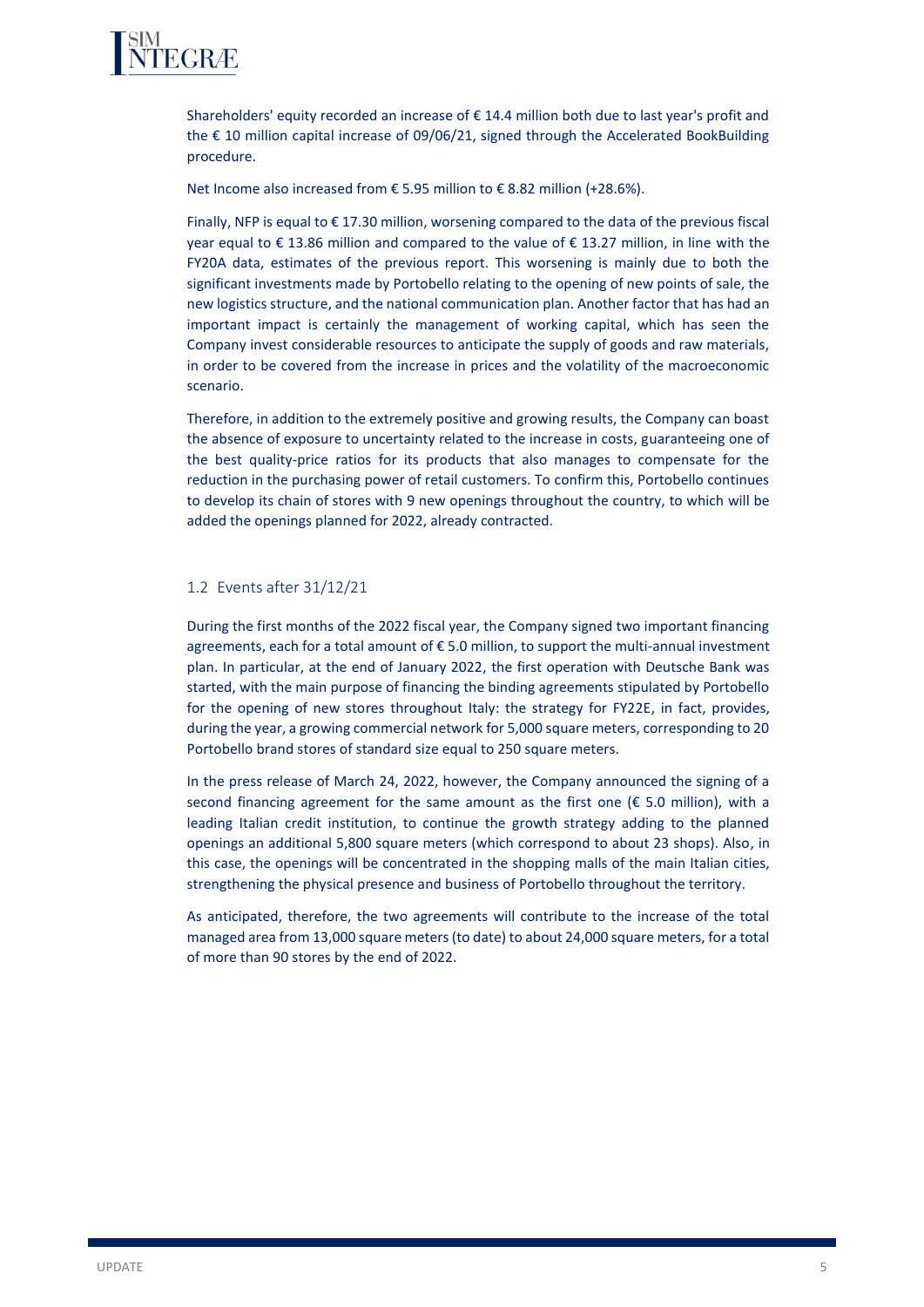

# 1.3 FY22E – FY24E Estimates

| €/mln             | <b>FY22E</b> | FY23E   | <b>FY24E</b> |
|-------------------|--------------|---------|--------------|
| <b>VoP</b>        |              |         |              |
| <b>New</b>        | 140,0        | 180,0   | 215,0        |
| Old               | 135,0        | 170,0   | N/A          |
| Change            | 3,7%         | 5,9%    | N/A          |
| <b>EBITDA</b>     |              |         |              |
| <b>New</b>        | 25,0         | 34,0    | 43,0         |
| Old               | 24,3         | 32,6    | N/A          |
| Change            | 2,9%         | 4,3%    | N/A          |
| <b>EBITDA %</b>   |              |         |              |
| <b>New</b>        | 17,9%        | 18,9%   | 18,9%        |
| Old               | 18,0%        | 19,2%   | N/A          |
| Change            | $-0.1%$      | $-0.3%$ | N/A          |
| <b>EBIT</b>       |              |         |              |
| <b>New</b>        | 21,3         | 29,8    | 38,5         |
| Old               | 20,6         | 29,1    | N/A          |
| Change            | 3,4%         | 2,6%    | N/A          |
| <b>Net Income</b> |              |         |              |
| <b>New</b>        | 14,0         | 19,9    | 25,8         |
| Old               | 14,1         | 19,9    | N/A          |
| Change            | $-1,1%$      | $-0,3%$ | N/A          |
| <b>NFP</b>        |              |         |              |
| <b>New</b>        | 14,8         | 7,4     | (7, 0)       |
| Old               | 8,1          | (4,2)   | N/A          |
| Change            | N/A          | N/A     | N/A          |

#### **Table 3 – Estimates Updates FY22E-FY24E**

Source: Integrae SIM

In light of the published economic results for the fiscal year just ended, and considering the recent financing contracts for the first part of the FY22E fiscal year, we slightly modify our estimates for both the current year and the coming years.

In particular, we estimate the FY22E value of production equal to € 140.00 million and EBITDA of € 25.0 million, corresponding to a marginality of 17.9%. For subsequent years, we expect the value of production to increase up to € 215.00 million (CAGR FY21A-FY24E: 34.59%) in FY24E, with EBITDA of € 43.00 million (corresponding to an EBITDA margin of 20.0%), up from € 16.52 million in FY21A (corresponding to an EBITDA margin of 18.7%).

As for the estimated investments, we expect Capex FY22E-FY24E to be approximately € 22.00 million to support growth and new openings expected in next three years.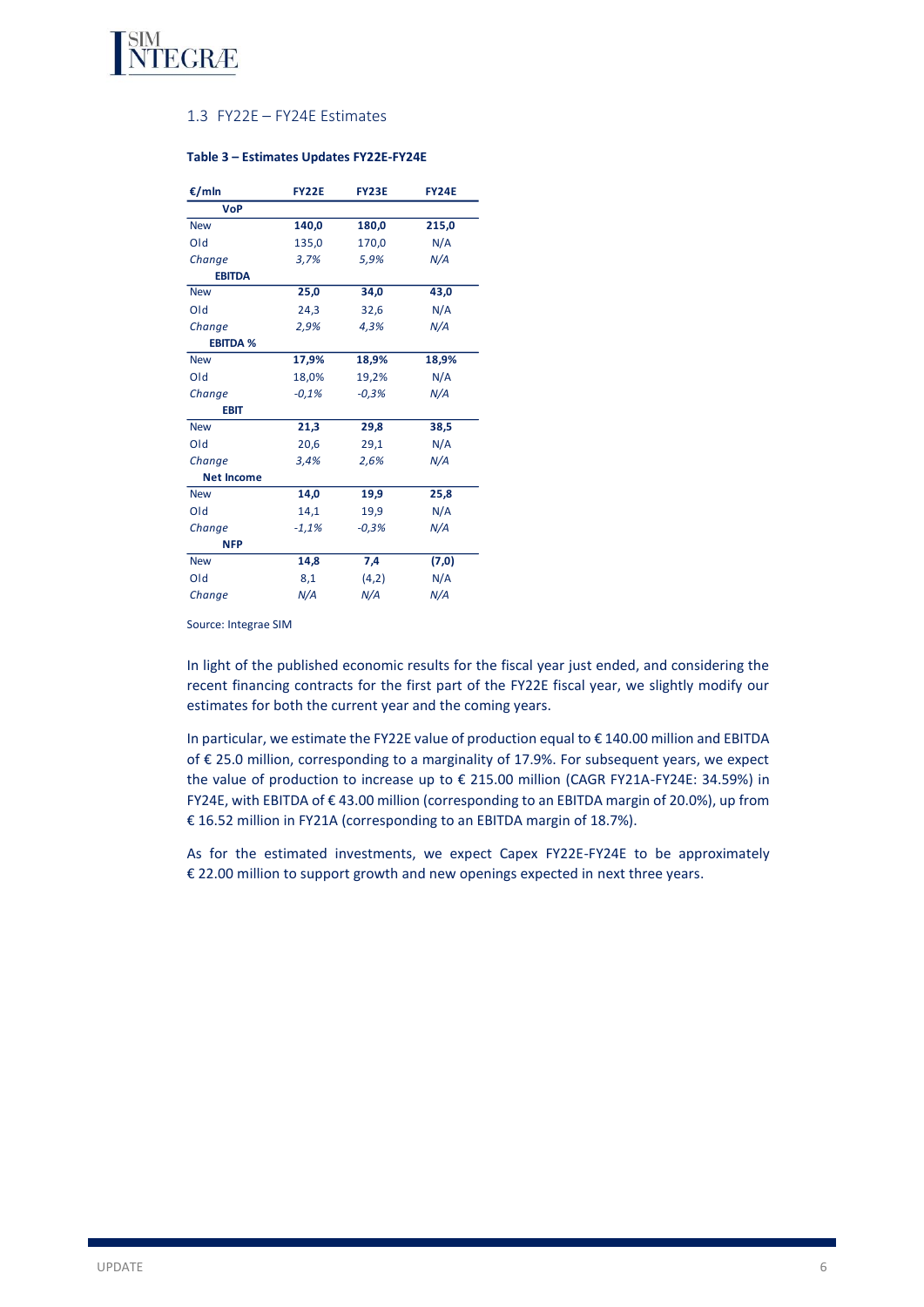

## **Chart 3 – Value of Production and EBITDA FY20A-FY24E**



Source: Integrae SIM



# **Chart 4 – Margin FY20A-FY24E**

Source: Integrae SIM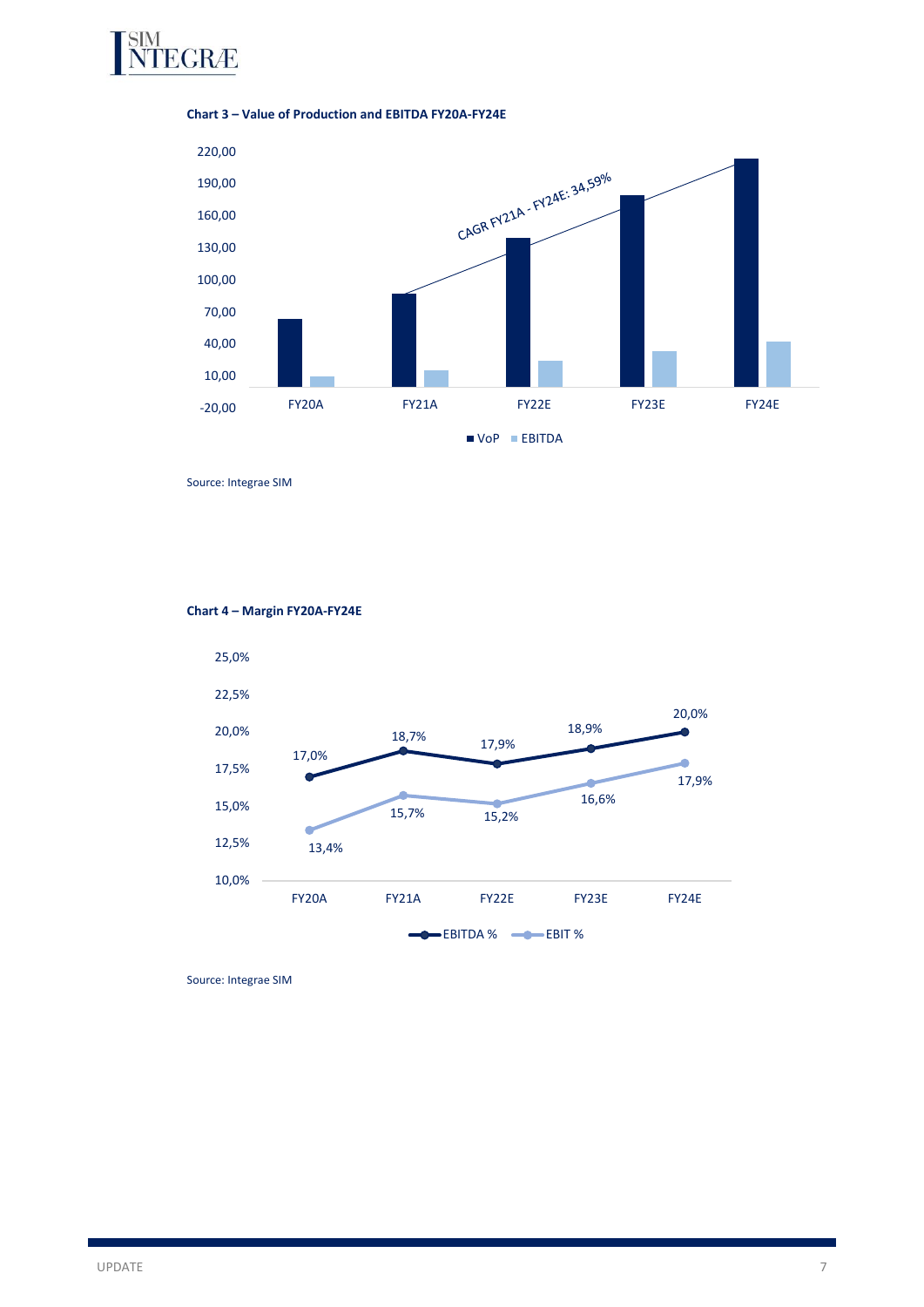





Source: Integrae SIM

**Chart 6 – NFP FY20A-FY24E**



Source: Integrae SIM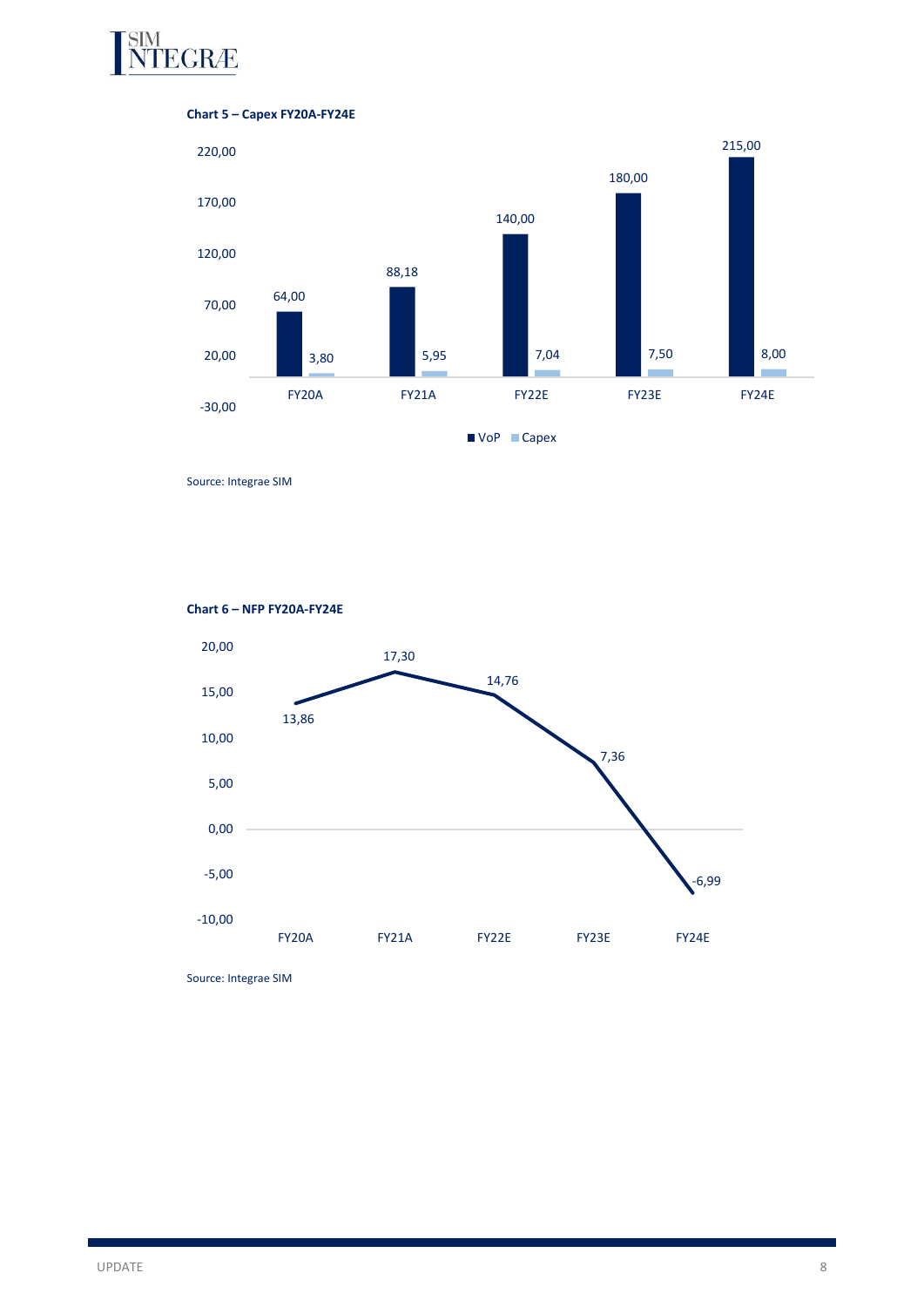

# 2. Valuation

We have conducted the valuation of Portobello's equity value based on the DCF methodology and market multiples of a comparable companies sample.

# 2.1 DCF Method

**Table 4 – WACC**

| <b>WACC</b>           |                                | 5,85% |
|-----------------------|--------------------------------|-------|
| <b>Risk Free Rate</b> | 0,80% $\alpha$ (specific risk) | 1,5%  |
| <b>Market Premium</b> | 6,42% Beta Adjusted            | 0,86  |
| $D/E$ (average)       | 53,85% Beta Relevered          | 1.19  |
| Кe                    | 7,83% Kd                       | 3,0%  |

Source: Integrae SIM

For prudential purposes, we have included a specific risk of 1.5%. This results in a WACC of 5.85%.

## **Table 5 – DCF Valuation**

| <b>DCF Equity Value</b>  |       | 298,8 |
|--------------------------|-------|-------|
| <b>FCFO</b> actualized   | 26.0  | 8%    |
| <b>TV</b> actualized DCF | 290,1 | 92%   |
| <b>Enterprise Value</b>  | 316,1 | 100%  |
| NFP (FY21A)              | 17.3  |       |

Source: Integrae SIM

With the above data and taking as a reference our estimates and assumptions, the result is an **equity value of € 298.8 million**.

#### **Table 6 – Equity Value – Sensitivity Analysis**

| €/mln    |         | <b>WACC</b> |       |       |       |       |       |       |  |
|----------|---------|-------------|-------|-------|-------|-------|-------|-------|--|
|          |         | 4,3%        | 4,8%  | 5,3%  | 5,8%  | 6,3%  | 6,8%  | 7,3%  |  |
|          | 2,5%    | 800,6       | 623,9 | 509,2 | 428.9 | 369,5 | 323,7 | 287,4 |  |
|          | 2,0%    | 632,0       | 515,9 | 434,5 | 374,3 | 327,9 | 291,2 | 261,3 |  |
| Growth   | 1,5%    | 522,6       | 440,2 | 379,2 | 332,2 | 295,0 | 264,7 | 239,6 |  |
| Rate (g) | 1,0%    | 446,0       | 384,2 | 336,6 | 298,8 | 268,2 | 242,8 | 221,4 |  |
|          | 0,5%    | 389,2       | 341,0 | 302,8 | 271,7 | 246,0 | 224,3 | 205,8 |  |
|          | 0,0%    | 345,5       | 306,8 | 275,3 | 249,2 | 227,3 | 208,5 | 192,3 |  |
|          | $-0,5%$ | 310,9       | 279,0 | 252,5 | 230,3 | 211,3 | 194,9 | 180,6 |  |

Source: Integrae SIM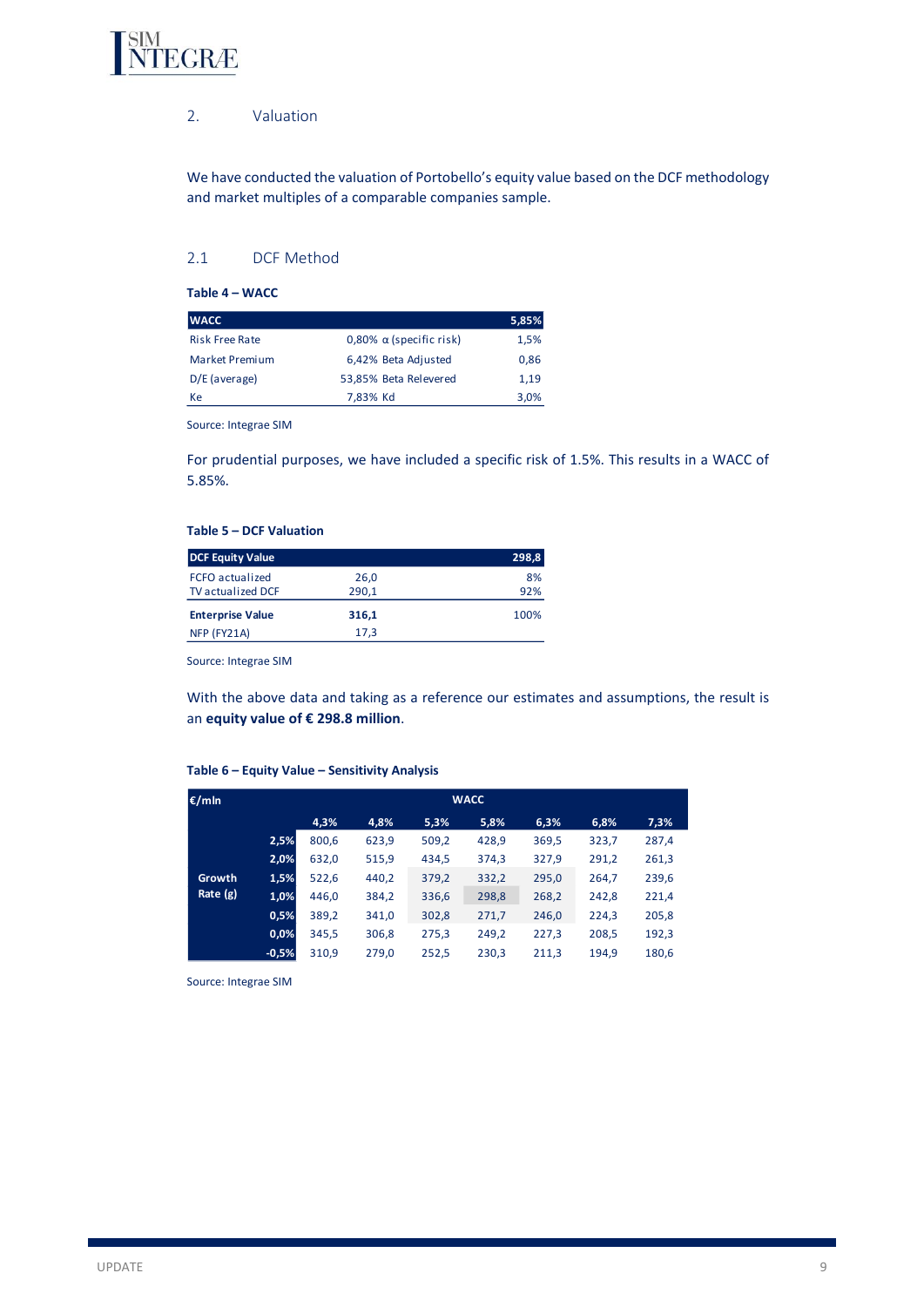

# 2.2 Market multiples

In order to better capture the Group's diversification, we conducted the valuation using multiples of two different panels:

- The first one contains Companies belonging to the Retail market;
- The second one contains Companies belonging to the Media & ADV market;

These Companies are the same as used for the calculation of the Beta for the DCF method. Panels are composed of:

## **Table 7.1 – Market Multiples Retail**

|                                     | EV/EBITDA (x) |       |              | EV/EBIT(x)   |              |       | P/E(x)       |              |       |
|-------------------------------------|---------------|-------|--------------|--------------|--------------|-------|--------------|--------------|-------|
| Company name                        | FY22E         | FY23E | <b>FY24E</b> | <b>FY22E</b> | <b>FY23E</b> | FY24E | <b>FY22E</b> | <b>FY23E</b> | FY24E |
| Walmart Inc.                        | 11,5          | 11,0  | 10,3         | 16,2         | 15,4         | 14,6  | 21,4         | 19,9         | 18,6  |
| <b>Target Corporation</b>           | 9,5           | 9,1   | 8,8          | 12,1         | 11,5         | 11,2  | 15,3         | 14,0         | 13,0  |
| BJ's Wholesale Club Holdings        | 10,8          | 10,1  | 9,2          | 14,8         | 13,6         | 12,4  | 19,7         | 18,0         | 16,0  |
| <b>Costco Wholesale Corporation</b> | 24,6          | 22,5  | 20,6         | 30,7         | 27,7         | 25,5  | 42,4         | 38,7         | 34,7  |
| PriceSmart Inc.                     | 9,5           | 8,4   | N/A          | 13,2         | N/A          | N/A   | 21,4         | 18,5         | N/A   |
| Dunelm Group plc                    | 8,3           | 8,1   | N/A          | 11,6         | 11,0         | 9,6   | 13,9         | 14,1         | N/A   |
| <b>RH</b>                           | 7,4           | 6,9   | 6,3          | 8,5          | 7,8          | 6,7   | 14,3         | 13,1         | 11,9  |
| <b>Motorpoint Group Plc</b>         | 8,2           | 6,2   | 4,8          | 10,5         | 7,2          | N/A   | 13,0         | 9,7          | N/A   |
| <b>Peer Median</b>                  | 9,5           | 8,8   | 9,0          | 12,7         | 11,5         | 11,8  | 17,5         | 16,1         | 16,0  |

Source: Infinancials

#### **Table 7.2 – Market Multiples ADV**

|                            | EV/EBITDA(x) |       | EV/EBIT(x)   |              | P/E(x)       |              |              |       |              |
|----------------------------|--------------|-------|--------------|--------------|--------------|--------------|--------------|-------|--------------|
| Company name               | <b>FY22E</b> | FY23E | <b>FY24E</b> | <b>FY22E</b> | <b>FY23E</b> | <b>FY24E</b> | <b>FY22E</b> | FY23E | <b>FY24E</b> |
| Cairo Communication S.p.A. | 4,6          | 4,6   | N/A          | 7,2          | 6,4          | N/A          | 6,0          | 5,4   | N/A          |
| The Interpublic Group      | 7.7          | 7,4   | 6,8          | 8,8          | 8,5          | 7,8          | 13.5         | 12.7  | 11,6         |
| <b>Omnicom Group Inc</b>   | 7,5          | 7,3   | 6,9          | 8,2          | 7,9          | 7.6          | 12.5         | 11.7  | 10,9         |
| Hakuhodo Dy Holdings Inc.  | 6,7          | 6,4   | 6,1          | 7.9          | 8,0          | 7.5          | 16.2         | 14,5  | 12,9         |
| <b>Peer Median</b>         | 7,1          | 6,8   | 6,8          | 8,1          | 8,0          | 7.6          | 13,0         | 12.2  | 11,6         |

Source: Infinancials

#### **Table 8 – Market Multiples Valuation**

| €/mln                          | <b>FY22E</b> | <b>FY23E</b> | <b>FY24E</b> |
|--------------------------------|--------------|--------------|--------------|
| <b>Enterprise Value (EV)</b>   |              |              |              |
| EV/EBITDA                      | 207,9        | 265,2        | 339,5        |
| EV/EBIT                        | 220,3        | 290,6        | 372,7        |
| P/E                            | 212,8        | 280,6        | 355,0        |
| <b>Equity Value</b>            |              |              |              |
| EV/EBITDA                      | 193,2        | 257,8        | 346,5        |
| EV/EBIT                        | 205,5        | 283,3        | 379,7        |
| P/E                            | 212,8        | 280,6        | 355,0        |
| Equity Value post 10% discount |              |              |              |
| EV/EBITDA                      | 173,9        | 232,1        | 311,8        |
| EV/EBIT                        | 184,9        | 254,9        | 341,7        |
| P/E                            | 191,5        | 252,5        | 319,5        |
| Average                        | 183,4        | 246.5        | 324,3        |

Source: Integrae SIM

The equity value of Portobello, using the weighted average of the multiple markets EV/EBITDA, EV/EBIT, and P/E is equal to  $\epsilon$  279.4 million. To this value, we applied a 10% discount; **therefore, it results in an equity value of € 251.4 million**.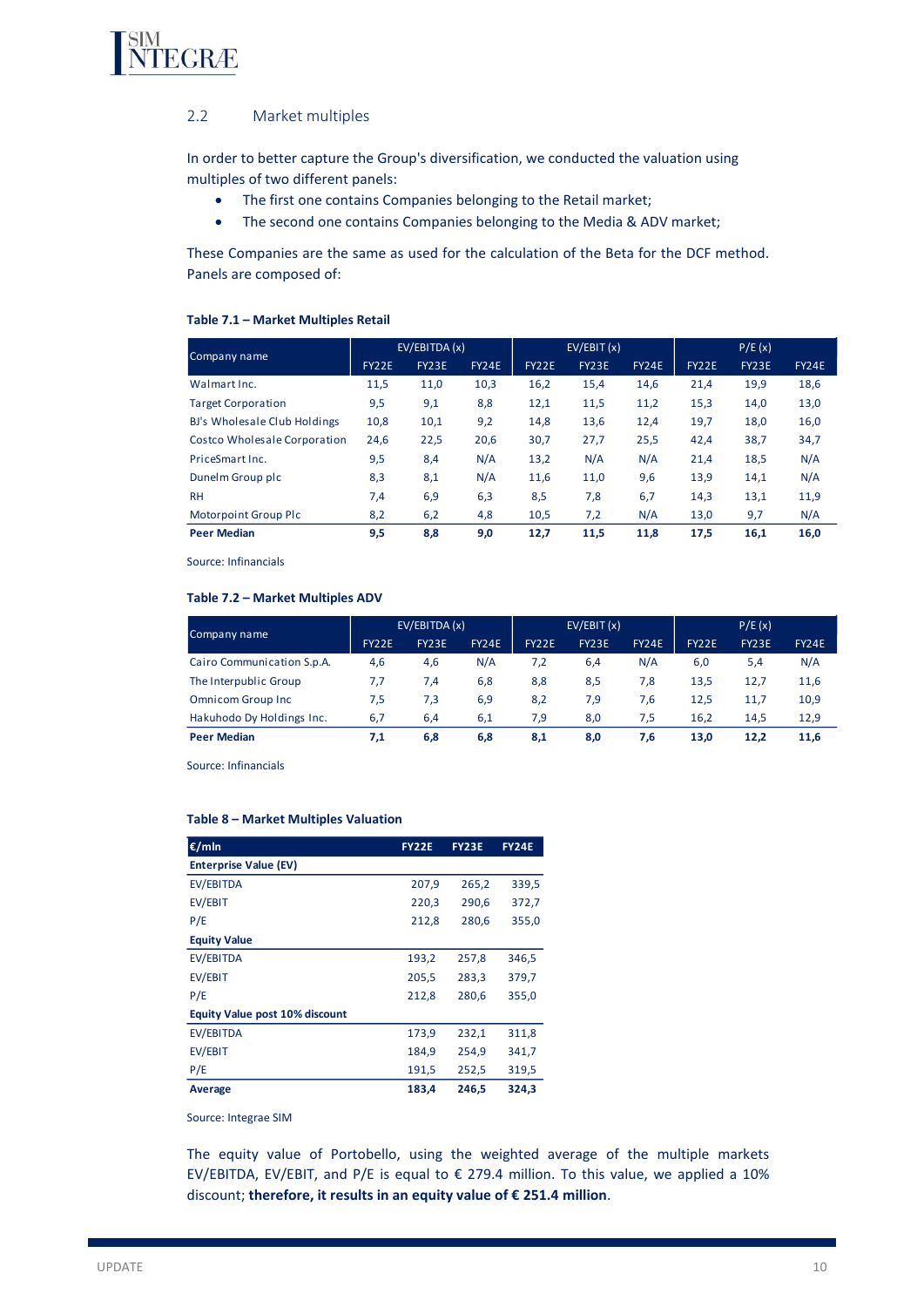

# 2.3 Equity Value

**Table 9 – Equity Value**

| Average Equity Value (€/mln)             | 275,1 |
|------------------------------------------|-------|
| Equity Value DCF $(\epsilon/m\ln)$       | 298.8 |
| Equity Value multiples $(\epsilon/m\ln)$ | 251.4 |
|                                          |       |
| Target Price $(\epsilon)$                | 85,00 |

Source: Integrae SIM

The result is an average equity value of € 275.1 million. **The target price is, therefore, € 85.00 (prev. € 80.00). rating BUY and risk MEDIUM.**

# **Table 10 – Target Price Implied Valuation Multiples** Multiples FY22E FY23E FY24E EV/EBITDA 11,7x 8,6x 6,8x

| EV/EBIT | 13,8x | 9,8x  | 7,6x  |
|---------|-------|-------|-------|
| P/E     | 19,7x | 13,9x | 10,7x |

Source: Integrae SIM

| Table 11 - Current Price Implied Valuation Multiples |              |              |              |
|------------------------------------------------------|--------------|--------------|--------------|
| <b>Multiples</b>                                     | <b>FY22E</b> | <b>FY23E</b> | <b>FY24E</b> |
| EV/EBITDA                                            | 5.4x         | 4.0x         | 3,1x         |
| EV/EBIT                                              | 6, 3x        | 4,5x         | 3,5x         |
| P/E                                                  | 8,4x         | 5.9x         | 4.6x         |
| Source: Integrae SIM                                 |              |              |              |

UPDATE And the contract of the contract of the contract of the contract of the contract of the contract of the contract of the contract of the contract of the contract of the contract of the contract of the contract of the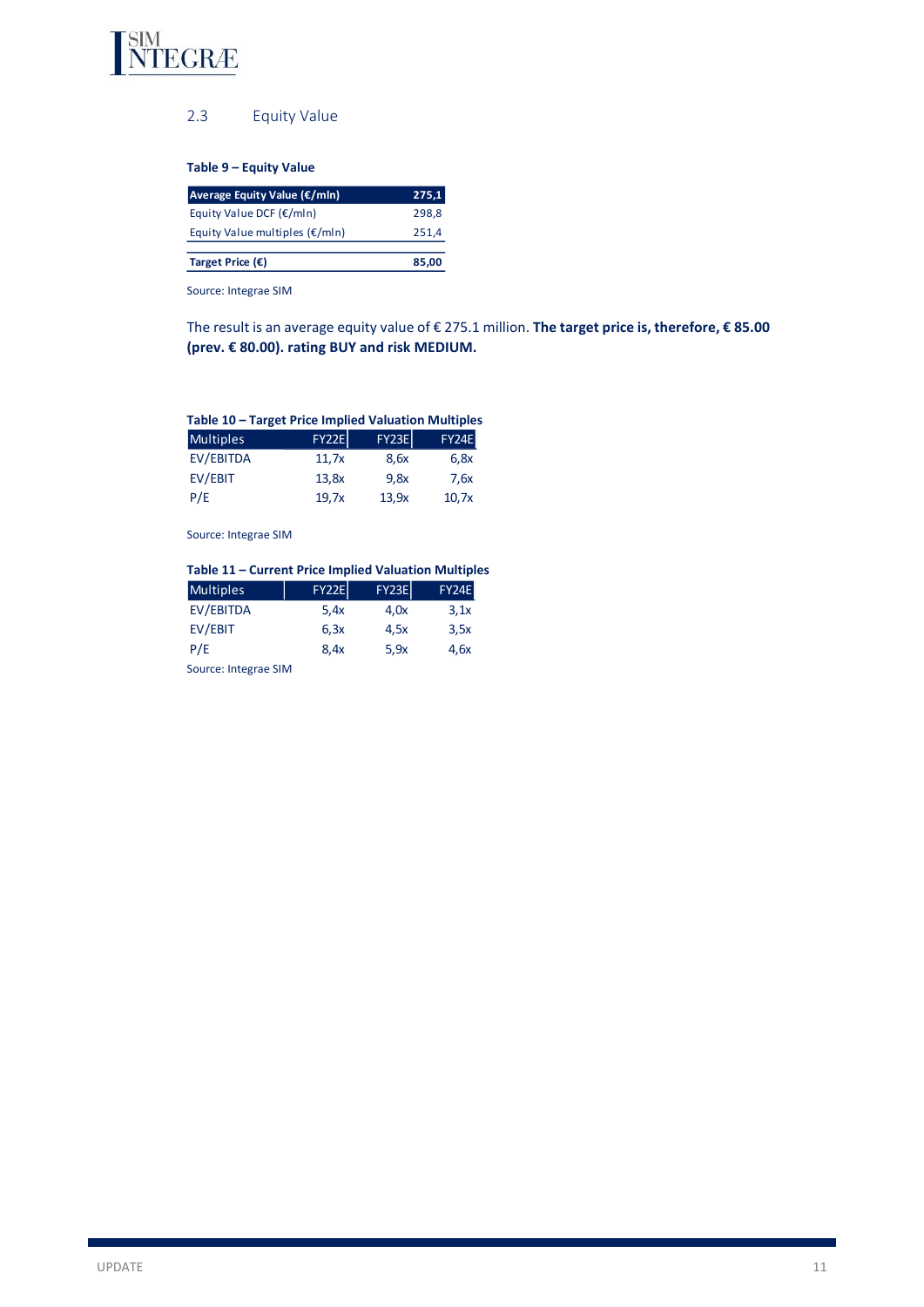

#### **Disclosure Pursuant to Delegated Regulation UE n. 2016/958 and Consob Regulation n. 20307/2018**

#### **Analyst/s certification**

The analyst(s) which has/have produced the following analyses hereby certifies/certify that the opinions expressed herein reflect their own opinions, and that no direct and/or indirect remuneration has been, nor shall be received by the analyst(s) as a result of the above opinions or shall be correlated to the success of investment banking operations. INTEGRAE SPA is comprised of the following analysts who have gained significant experience working for INTEGRAE and other intermediaries: Antonio Tognoli. Neither the analysts nor any of their relatives hold administration, management or advising roles for the Issuer. Antonio Tognoli is Integrae SIM's current Head of Research, Vice President of Associazione Nazionale Private and Investment Banking – ANPIB, member of Organismo Italiano di Valutazione – OIV and Journalists guilt. Mattia Petracca, Giuseppe Riviello and Alessandro Colombo are current financial analysts.

#### **Disclaimer**

This publication was produced by INTEGRAE SIM SpA. INTEGRAE SIM SpA is licensed to provide investment services pursuant to Italian Legislative Decree n. 58/1998, released by Consob, with Resolution n. 17725 of March 29th 2011.

INTEGRAE SIM SpA performs the role of corporate broker for the financial instruments issued by the company covered in this report.

INTEGRAE SIM SpA is distributing this report in Italian and in English, starting from the date indicated on the document, to approximately 300 qualified institutional investors by post and/or via electronic media, and to nonqualified investors through the Borsa Italiana website and through the leading press agencies.

Unless otherwise indicated, the prices of the financial instruments shown in this report are the prices referring to the day prior to publication of the report. INTEGRAE SIM SpA will continue to cover this share on a continuing basis, according to a schedule which depends on the circumstances considered important (corporate events, changes in recommendations, etc.), or useful to its role as specialist.

The table below, shows INTEGRAE SIM's recommendation, target price and risk issued during the last 12 months:

| <b>Date</b> | <b>Price</b> | <b>Recommendation</b> | <b>Target Price</b> | <b>Risk</b> | <b>Comment</b>    |
|-------------|--------------|-----------------------|---------------------|-------------|-------------------|
| 17/05/2021  | 43,80        | Buy                   | 66,00               | Medium      | Update            |
| 19/07/2021  | 36,60        | Buy                   | 75,00               | Medium      | Update            |
| 10/10/2021  | 41,10        | Buy                   | 80,00               | Medium      | Update            |
| 31/01/2022  | 37,40        | Buy                   | 80,00               | Medium      | Flash note        |
| 07/03/2022  | 26,50        | Buy                   | 80,00               | Medium      | <b>Flash Note</b> |

The list of all recommendations on any financial instrument or issuer produced by Integrae SIM Research Department and distributed during the preceding 12-month period is available on the Integrae SIM website.

The information and opinions contained herein are based on sources considered reliable. INTEGRAE SIM SpA also declares that it takes all reasonable steps to ensure the correctness of the sources considered reliable; however, INTEGRAE SIM SpA shall not be directly and/or indirectly held liable for the correctness or completeness of said sources.

The most commonly used sources are the periodic publications of the company (financial statements and consolidated financial statements, interim and quarterly reports, press releases and periodic presentations). INTEGRAE SIM SpA also makes use of instruments provided by several service companies (Bloomberg, Reuters, JCF), daily newspapers and press in general, both national and international. INTEGRAE SIM SpA generally submits a draft of the analysis to the Investor Relator Department of the company being analyzed, exclusively for the purpose of verifying the correctness of the information contained therein, not the correctness of the assessment. INTEGRAE SIM SpA has adopted internal procedures able to assure the independence of its financial analysts and that establish appropriate rules of conduct for them. Integrae SIM S.p.A. has formalised a set of principles and procedures for dealing with conflicts of interest. The Conflicts Management Policy is clearly explained in the relevant section of Integrae SIM's web site (www.integraesim.it). This document is provided for information purposes only. Therefore, it does not constitute a contractual proposal, offer and/or solicitation to purchase and/or sell financial instruments or, in general, solicitation of investment, nor does it constitute advice regarding financial instruments. INTEGRAE SIM SpA does not provide any guarantee that any of the forecasts and/or estimates contained herein will be reached. The information and/or opinions contained herein may change without any consequent obligation of INTEGRAE SIM